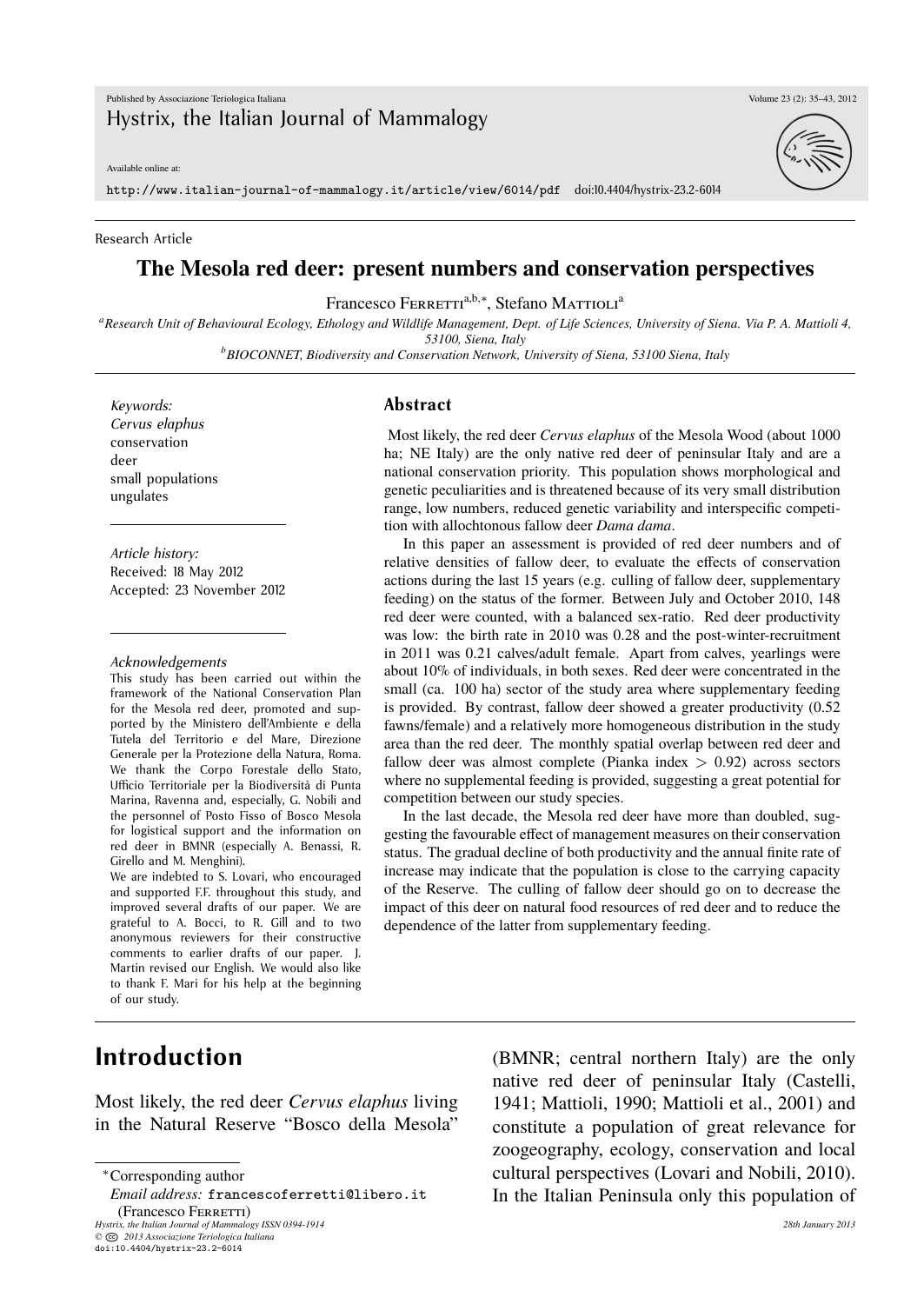red deer may have survived deforestation and persecution by man, living in a small forest in the Po delta area (Mattioli et al., 2003). These deer show some morphological peculiarities: small body size, reduced sexual dimorphism, persistent spotting in the summer coat, small antlers of simplified design, low reproductive performance (Mattioli, 1990, 1993a,b; Mattioli et al., 2003, 2001).

The Mesola red deer have been defined as "maintenance dwarfs with paedomorphic antlers" (Geist, 1998) and their small body size, their low sexual dimorphism and their simple antlers are thought to be related to the scarsely productive coastal submediterranean woodland on sandy soil (Mattioli, 1993a; Mattioli et al., 2003). In addition, the population shows a mitochondrial DNA genotype with a sequence significantly different from those of all other populations of red deer (Hmwe et al., 2006; Lorenzini et al., 2005), suggesting that it represents an independent unit of conservation (Moritz, 1994), which deserves conservation measures (Zachos and Hartl, 2011).

The Mesola red deer is seriously threatened (Lorenzini et al., 1998; Lovari and Nobili, 2010; Mattioli et al., 2003; Zachos et al., 2009; Zachos and Hartl, 2011). Its very restricted distribution range (1058 ha), small numbers (67 individuals in 1999, Mattioli et al. 2003; 120 individuals in 2006, Mattioli et al. 2007) and its low birth and recruitment rates (0.27-0.37 and 0.17-0.35 calves/adult female in 1994-1998, respectively, Mattioli et al. 2003) make this deer vulnerable to stochastic events (e.g. catastrophic episodes like floodings, fires, diseases; Zachos et al. 2009). Reproductive isolation, persistence at small numbers (Mattioli et al., 2003), bottlenecks and genetic drift contributed to determining a very low genetic variability (Lorenzini et al., 1998), which exposes the population to risks of inbreeding depression (Zachos et al., 2009). In addition, since the end of the Renaissance, the Mesola red deer have been almost uninterruptedly coexisting with the fallow deer *Dama dama*. Interspecific competition with fallow deer is considered to be a great threat for the survival of the Mesola red deer: in 1980-1999, while the population of the latter neared extinction, the population of the former fluctuated between 300 and 1000 individuals, with densities of 32-105 ind/100 ha (Mattioli et al., 2003). In 2008, despite a yearly removal of about 250-300 fallow deer, the population of this deer has been estimated at approximately 900 head (Lovari and Nobili, 2010). This considerable biomass of competitors has presumably exploited the food resources used by red deer, with the depletion of ground flora and of the understorey shrub layer (Mattioli et al., 2003).

In the last 15 years, conservation measures have been implemented (e.g. culling of fallow deer, recurrent mowing in the pastures, reseeding of pastures and winter supplementary feeding; Mattioli et al. 2003), which has led to some encouraging results: between 1994 and 1999, the population size of Mesola red deer increased, their physical conditions improved, calf and adult mortality declined and a few cases of antlers with bez tine or crown were reported after four decades of absence (Mattioli et al., 2003).

More recently, a National Conservation Plan for the Mesola red deer has been promoted under the aegis of the Italian National Forestry Service and the Italian Ministry of Environment (Lovari and Nobili, 2010) to assess threats for the survival of this population and to suggest urgent conservation measures (e.g. creation of alternative populations through reintroductions, intensive culling of fallow deer, habitat improvements in the BMNR).

A new assessment of population size and structure of Mesola red deer was needed, to evaluate possible effects of management actions implemented recently (e.g. fallow deer reduction by culling, improvement of pastures and supplementary feeding; Lovari and Nobili 2010). The aims of our study have been: (i) to assess minimum numbers, population structure and reproductive rates of the Mesola red deer and to compare them with the demographic parameters of 1999 (cf. Mattioli et al. 2003); (ii) to estimate relative densities of both the red deer and the fallow deer, both to investigate the spatial variation of densities of the two species and to obtain abundance indices useful as reference values for future monitoring.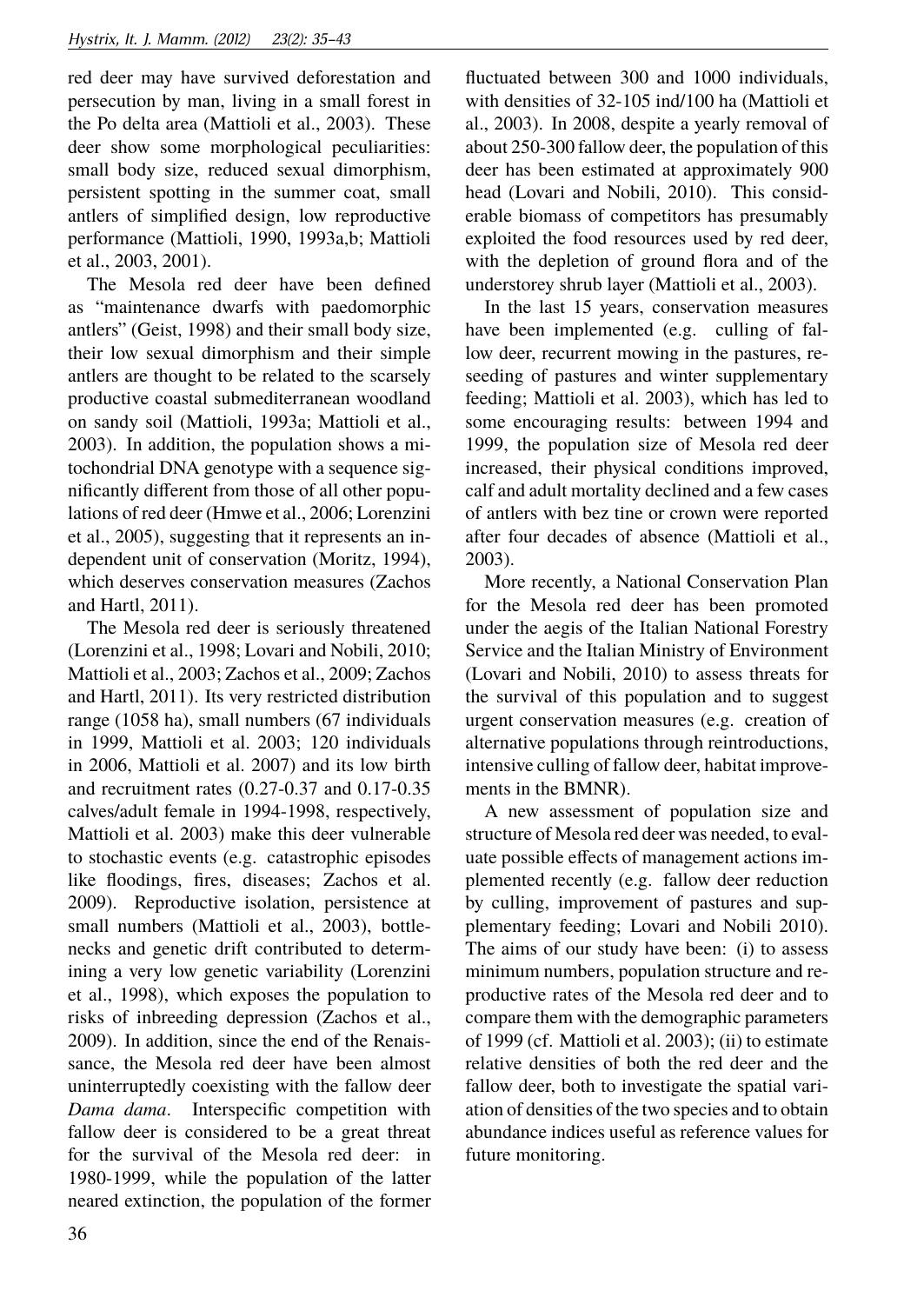Table 1 – Size of sectors partitioning the study area. Two out of 6 sectors allowed movements of deer, thus were pooled together.

| <b>Sector</b> | Area (ha) |
|---------------|-----------|
| A             | 116.7     |
| B             | 226.5     |
| $\mathcal{C}$ | 134.0     |
| D             | 354.4     |
| E ("Elciola") | 104.8     |
| <b>T</b> otal | 936.4     |

# **Methods**

### **Study Area**

The BMNR (1058 ha) is an enclosed area managed by the Italian National Forestry Service. Our study has been carried out in a large part of the study area (936 ha) accessible to both deer species. This area is composed of woodland (93%, mainly holm oak *Quercus ilex* with manna ash *Fraxinus ornus*, hornbeam *Carpinus* spp., Caucasian ash *Fraxinus oxycarpa*, pedunculate oak *Quercus robur*, aspen *Populus* spp. and elm *Ulmus* spp.), wetland (4%) and grassland (3%: dry and wet meadows, glades and artificial pastures; Mattioli et al. 2003). Fallow deer were introduced first in the  $16<sup>th</sup>$  century and again between 1957 and 1965, after having been exterminated during World War II (Mattioli et al., 2003). Between 2000 and 2004, the BMNR has been divided into 6 sectors (Tab. 1) by temporary wire fences 2-2.5 m high to facilitate culling of fallow deer. Fences were present during all the study period and will be removed after culling operations will be completed. Culling has been concentrated in single areas, which hopefully will progressively be freed from fallow deer and will be made accessible only to the red deer (Lovari and Nobili, 2010). Presently, culling takes place between mid-September and March. Five sectors are almost completely wooded, while sector E ("Elciola") has a wood cover of 76%, with meadows extending to 16.5% and an artificial lake on 7.5% of its surface. From November to April and sometimes also in July and August, supplemental feeding is provided daily to red deer in three artificial stations in sector E (Lovari and Nobili, 2010). Except for periodic mowing in the pastures to increase food availability for red deer, no habitat modification occurred in the BMNR in the last 15 years (Lovari and Nobili, 2010; Mattioli et al., 2003).

#### **Deer counts**

In the BMNR, red deer are used to human presence. Thus it is easy to observe and count them (Mattioli, 1990; Mattioli et al., 2003). Both red and fallow deer were counted from a vehicle along fixed itineraries, at dawn and dusk (Mattioli, 1990; Mattioli et al., 2003). Itineraries (total length  $= 39.2 \text{ km}$ ) covered homogeneously each sector of the BMNR (0.04-0.05 km/ha). Counts were replicated 2 times/month between July and October 2010 (once at dawn and once at dusk), for a total of 8 sessions/sector. During each session, number, sex and age class was recorded for both red and fallow deer. Size and shape of antlers of Mesola red deer males differ greatly among individuals (Mattioli et al., 2003): size, shape and number of tines of antlers were noted down, to allow individual recognition of red deer stags (Mattioli et al., 2003). For both deer species, age classes were defined as: adults (*>* 4 years old), subadults (2-4 years old), yearlings (1 year old), for males; adults  $(2 \times 2)$  years old) and yearlings (1 year old) for females; calves or fawns (0 year old). Age classes were estimated by considering body size, body shape and proportions, as well as antler size and structure (Mattioli, 1990, 1992; Mattioli et al., 2003). Particular attention was paid to avoid double counts, e.g. by conducting counts in the same day in sectors not impermeable or counting as 1 individual those red deer males with similar antler shape and size, observed in different days in different, not impermeable, sectors.

Minimum numbers of red deer were estimated by considering the maximum number of individuals observed in the same session, for each sex or age class/sector. For both deer species, population structure was estimated. For the red deer, minimum birth rates (i.e. the ratio between the maximum number of calves observed at the same time to the maximum number of adult females) were also estimated. Since fallow deer were culled in the months preceding data collection, they were frequently scared by the observer and it was often difficult to reliably distinguish adult and yearling females. Thus, for the fallow deer, the birth rate was estimated by the ratio of the number of fawns to the number of all females, including 1 year old individuals. We estimated this ratio for red deer also, to compare it to that of fallow deer. For the red deer, the mean annual finite rate of increase ( $\lambda =$ *e r* ; Caughley 1977) was calculated by comparing the population size during this study with past figures (1997-1999, i.e. after the beginning of fallow deer culling , Mattioli et al. 2003; 1999-2006, Mattioli et al. 2007), to assess the population dynamics and the productivity of the population of Mesola red deer in the last decade.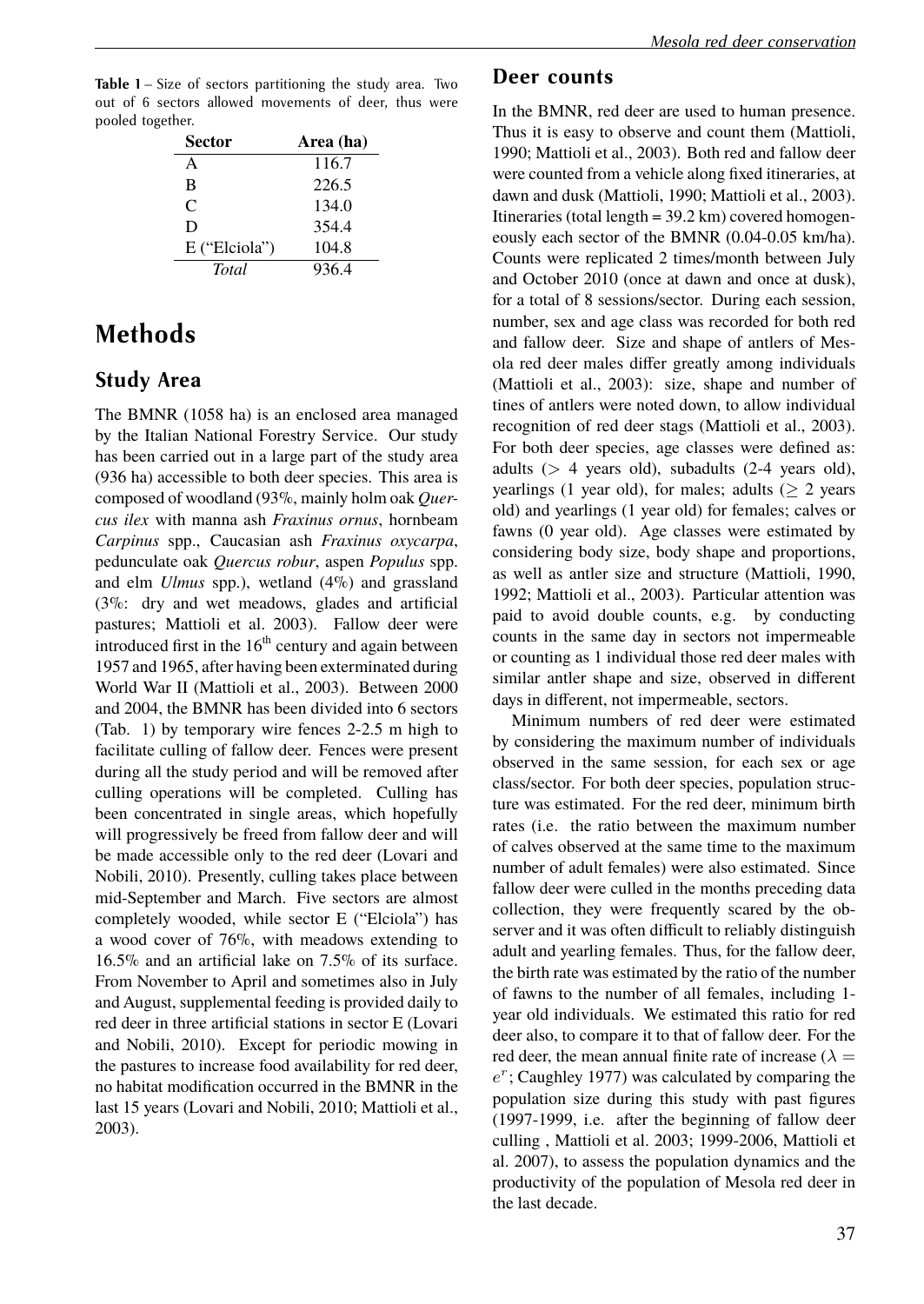For both deer species, relative densities were assessed in each sector, through a kilometric index of abundance (KAI; Acevedo et al. 2008; Maillard et al.  $2001$ ; Meriggi 1989), where: deer density = maximum number of individuals observed in the same session / km driven in the sector. When itineraries were at the boundary of a sector, thus allowing a view of only one side of them, the half of their length was considered in formulas. Monthly KAI values were also estimated at the study area scale, with: deer density = sum of individuals observed in each sector / sum of km driven in each sector. Interspecific comparisons of KAI of red deer and fallow deer are not advisable, as both the mobility and detectability are different between species (e.g. influenced by culling, for the fallow deer, or by supplementary feeding, for the red deer).

Between July and October, we estimated the monthly spatial overlap between the fallow deer and the red deer across sectors where no supplemental food is provided, through the Pianka index (Pianka, 1974):

$$
O_{FR} = \frac{\sum_{i=1}^{N} O_{iF} O_{iR}}{\sqrt{\sum_{i=1}^{N} O_{iF}^{2} \sum_{i=1}^{N} O_{iR}^{2}}}
$$
 (1)

where *N* is the number of sectors,  $O_{iF}$  and  $O_{iR}$ denote the proportion of fallow deer and red deer individuals observed in the  $i<sup>th</sup>$  sector, excluding the "Elciola" sector.

Counts were repeated in February, March and May 2011, to assess the minimum number of red deer calves surviving throughout the winter (i.e. the maximum number of calves observed at the same time) and the recruitment rate of red deer (i.e. the maximum number of calves observed at the same time / the maximum number of adult females).

## **Results**

#### **Red deer numbers**

Between July and October 2010, 148 red deer were counted (55 males, 74 females, 19 calves). In 1999-2010, the mean annual finite rate of increase was 7.4% ( $\lambda = 1.074$ ). The average annual increase was 8.7% in 1999-2006, and 5.4% in 2006-2010 (cf. Mattioli et al. 2003, 2007).

|                  | <b>Males</b> | <b>Females</b> |
|------------------|--------------|----------------|
| Calves           |              | 19             |
| Yearlings        | 6            | 6              |
| <b>Subadults</b> | 18           |                |
| <b>Adults</b>    | 31           | 68             |

In 2010, the minimum birth ratio was 0.28 calves/adult female and the sex ratio (males : females) was 1 : 1.3. Fifty-six percent of males were adults,  $33\%$  were subadults and  $11\%$ were yearlings (Tab. 2). Ninety-two percent of females were adults and 8% were yearlings (Tab. 2). Neither the sex ratio nor the birth rate differed significantly between "Elciola" and the other sectors pooled (Chi-square test:  $\chi^2$  = 1.453, df = 1,  $p = 0.228$ , for the sex ratio;  $\chi^2$  = 0.647, df = 1,  $p = 0.421$ , for the birth rate). In February-May 2011, 14 individuals *<* 1 year old were counted, indicating a minimum survival rate of 0.74 for calves and a recruitment rate of 0.21 calves/adult female.



**Figure 1** – Spatial variation of relative densities (N ind/km) of Mesola red deer and fallow deer, in sectors partitioning the BMNR, estimated by direct counts: mean values of monthly estimates (July-October 2010).

Relative densities were the greatest in the sector E ("Elciola": monthly KAI values were 16-84 times greater than those recorded in the other sectors; Figg. 1-2). In each session, 82-94% of red deer sightings occurred in the "Elciola" sector. In particular, in each session, 90%-100% of female sightings and 56-91% of male sightings occurred in this area (Fig. 3), respectively, suggesting that especially red deer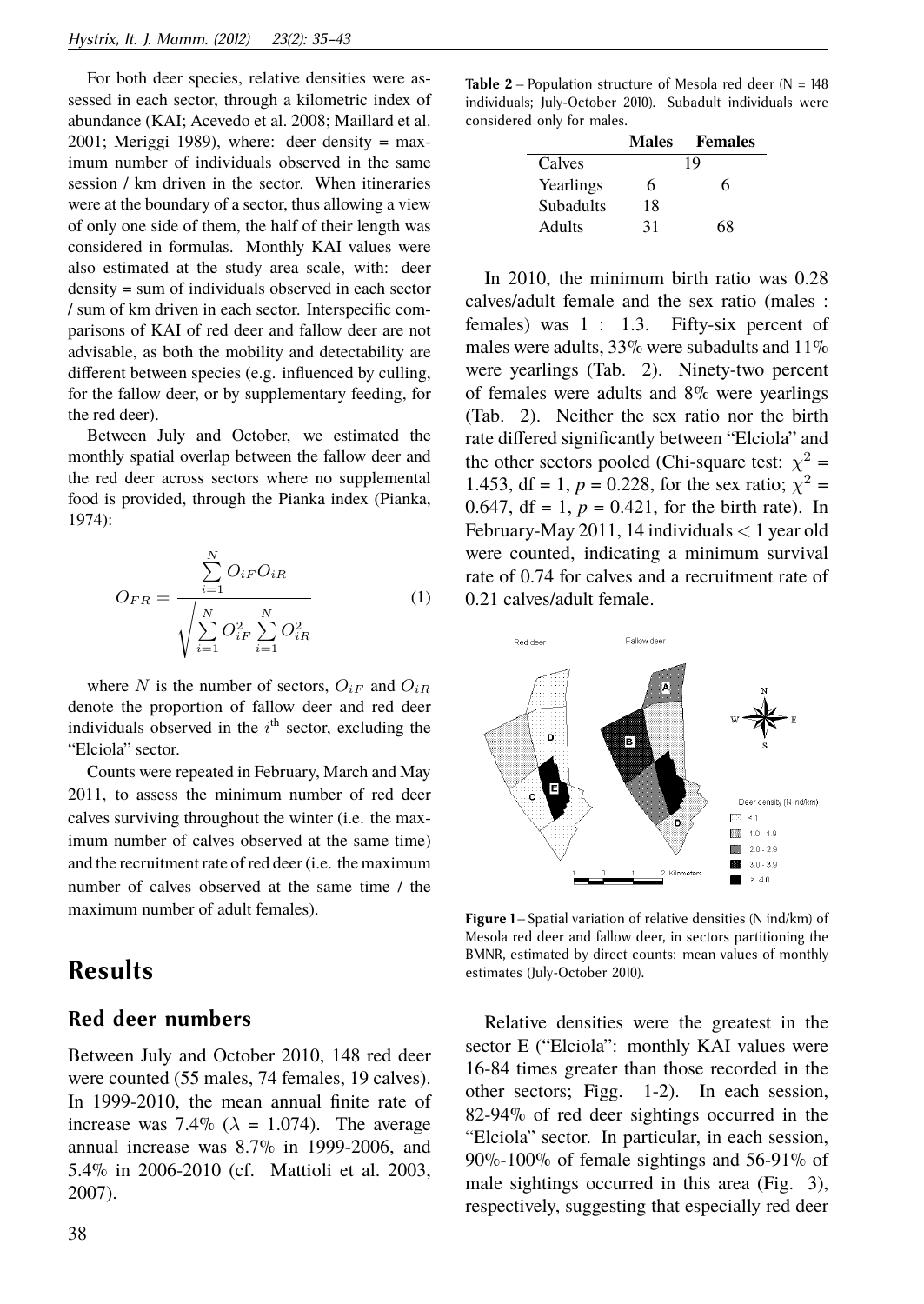

**Figure 2** – Monthly variation of relative densities (N ind/km) of Mesola red deer and fallow deer, in sectors partitioning the BMNR, estimated by direct counts (July-October 2010).

hinds aggregated at patches where supplementary food was provided.

In all sectors, monthly KAI values increased in September and tended to decrease in October, but for the sector D (Fig. 2). At the study area scale, monthly KAI values were the greatest in September (2.95 ind/km) and the lowest in July (2.20 ind/km; Tab. 3).

**Table 3** – Relative densities (N individuals/km) of Mesola red deer and fallow deer in the BMNR between July and October 2010.

|                    | Jul. | Aug. | Sept. | Oct. |
|--------------------|------|------|-------|------|
| Red deer           | 2.20 | 2.65 | 2.95  | 2.77 |
| <b>Fallow deer</b> | 2.19 | 3.15 | 2.95  | 1.49 |

#### **Fallow deer numbers and overlap with red deer**

In July-October, a nearly balanced sex ratio was found  $(1: 1.1$ , without fawns). Fawns were  $21\%$ of all individuals and the ratio among number of fawns and number of females (including 1 year old females) was 0.51. This ratio was approximately two times greater than that red deer (0.26 calves/female), but this difference only approached significance (Chi-square test:  $\chi^2 = 3.194$ , df = 1, *p* = 0.074). Among males (minimum  $N = 50$ ), 34.8% were adults, 32.6% were subadults and 32.6% were yearlings.

As for the red deer, relative densities were the highest in the "Elciola" sector (Figg. 1- 2). Monthly KAI values tended to increase in August-September and to decrease in October, after the start of culling (Fig. 2). At the study area scale, monthly KAI values were the highest in August (3.15 ind/km) and the lowest in October (1.49 ind/km; Tab. 3). Out of the "Elciola" sector, the monthly spatial overlap with the red deer was almost complete (Pianka index: *OF R*  $= 0.923$ , July;  $O_{FR} = 0.963$ , August;  $O_{FR} =$ 0.948, September;  $O_{FR} = 0.956$ , October).

### **Discussion**

In the last decade, the population size of Mesola red deer of the BMNR have increased at least by 121%, from minimum 67 (1999: Mattioli et al. 2003) to minimum 148 individuals (2010: present study). In the late summer 2011, 30 calves were observed in the "Elciola" sector (G. Nobili, *pers. comm.*). In December 2007- February 2008, 12 individuals were moved to a small (ca. 110 ha), fenced part of the BMNR (G. Nobili, *pers. comm.*), not included in this study. These individuals were taken from "Elciola" (N = 1) and from another enclosure, which contained only these individuals, originating from founders born in "Elciola". This small group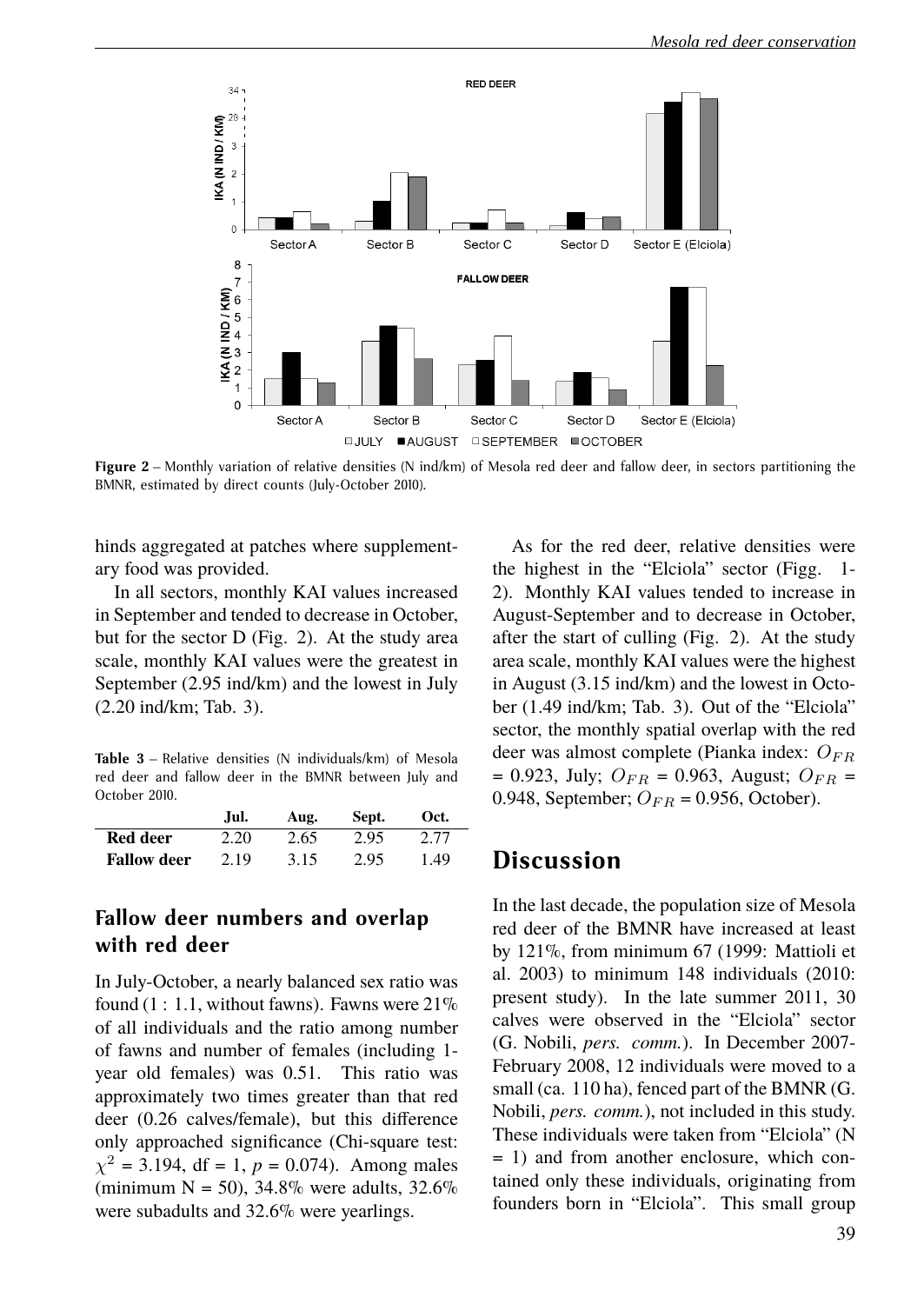

**Figure 3** – Percentage of sightings of Mesola red deer males and females in the sector E (Elciola), during each session of counts.

is actually reproducing (2 calves, apart from 4 females and 2 males, were observed in October 2010, FF *pers. obs.*), which suggests that the total population size of Mesola red deer is approaching 200 individuals. Supplementary feeding and culling of fallow deer have presumably favoured the numerical increase of red deer (cf. Mattioli et al. 2003). However, the average rate of increase of the population of Mesola red deer has not been constant over years, and tended to decline in the last decade, being 10.4% in 1997-1999 (i.e. after the beginning of fallow deer culling, Mattioli et al. 2003), 8.7% in 1999- 2006, and 5.4% in 2006-2010. Our results suggest that the increase of the population was relatively high after starting of management measures in 1994 (Mattioli et al., 2003), but it has gradually decreased throughout the years. Our counts give an estimate of minimum numbers of red deer, which could be an underestimate of actual population size as not all individuals may be counted. However, our aims were (1) to obtain an estimate of minimum numbers and of the population parameters of red deer, and (2) to compare our estimates with counts carried out in 1997-1999 and in 2006, through the same method (Mattioli et al., 2003, 2007). Thus, most likely, the method we have used did not affect our conclusions.

The fallow deer has a large feeding (Hofmann, 1989) and habitat flexibility (it may use open habitats, e.g. fields, pastures and open wood, but also dense Mediteranean scrubwood; Apollonio et al. 1998; Batcheler 1960; Ferretti et al. 2011a), high reproductive rates, which are apparently insensitive to density-dependence (Put-40

man et al., 1996), does not seem to be affected by densities of other ungulates (Ferretti et al., 2011a,b; Imperio et al., 2012) and is gregarious (e.g. Apollonio et al. 1998). In addition, the fallow deer can show aggressiveness to other deer species, at feeding contexts (in captivity, to red deer: Bartoš et al. 1996 and to axis deer *Axis axis*: McGhee and Baccus 2006); in the wild, to roe deer *Capreolus capreolus*: Ferretti et al. 2011b and to white-tailed deer *Odocoileus virginianus*: Bartoš et al. 2002).

Overlap in diet and habitat use has been recorded with the red deer (e.g. Putman 1996) and with the roe deer (e.g. Ferretti et al. 2011a; Putman 1996). Negative relationships have been shown between the densities of fallow deer and those of roe deer (Ferretti et al., 2011b; Focardi et al., 2006; Putman and Sharma, 1987), as well as those of red deer (Carranza and Valencia, 1999). Not surprisingly, in the BMNR, the culling of 250-300 fallow deer/year in the last decade was accompanied by an increase in population size of Mesola red deer (Mattioli et al., 2003).

The present study confirms two concerns for the population of Mesola red deer (Mattioli, 1990; Mattioli et al., 2003). First, the birth and recruitment rates recorded in 2010-2011 were still low (0.28 and 0.21 calves/adult female, respectively) and were 25% and 39% lower than those recorded in 1997-1999, respectively (birth rate: 0.37; recruitment rate: 0.35; Mattioli et al. 2003). Accordingly, the proportion of young individuals is low (9% of 1-year old individuals, for males; 8% for females): these values fall in the range found by Mattioli (1990), in 1982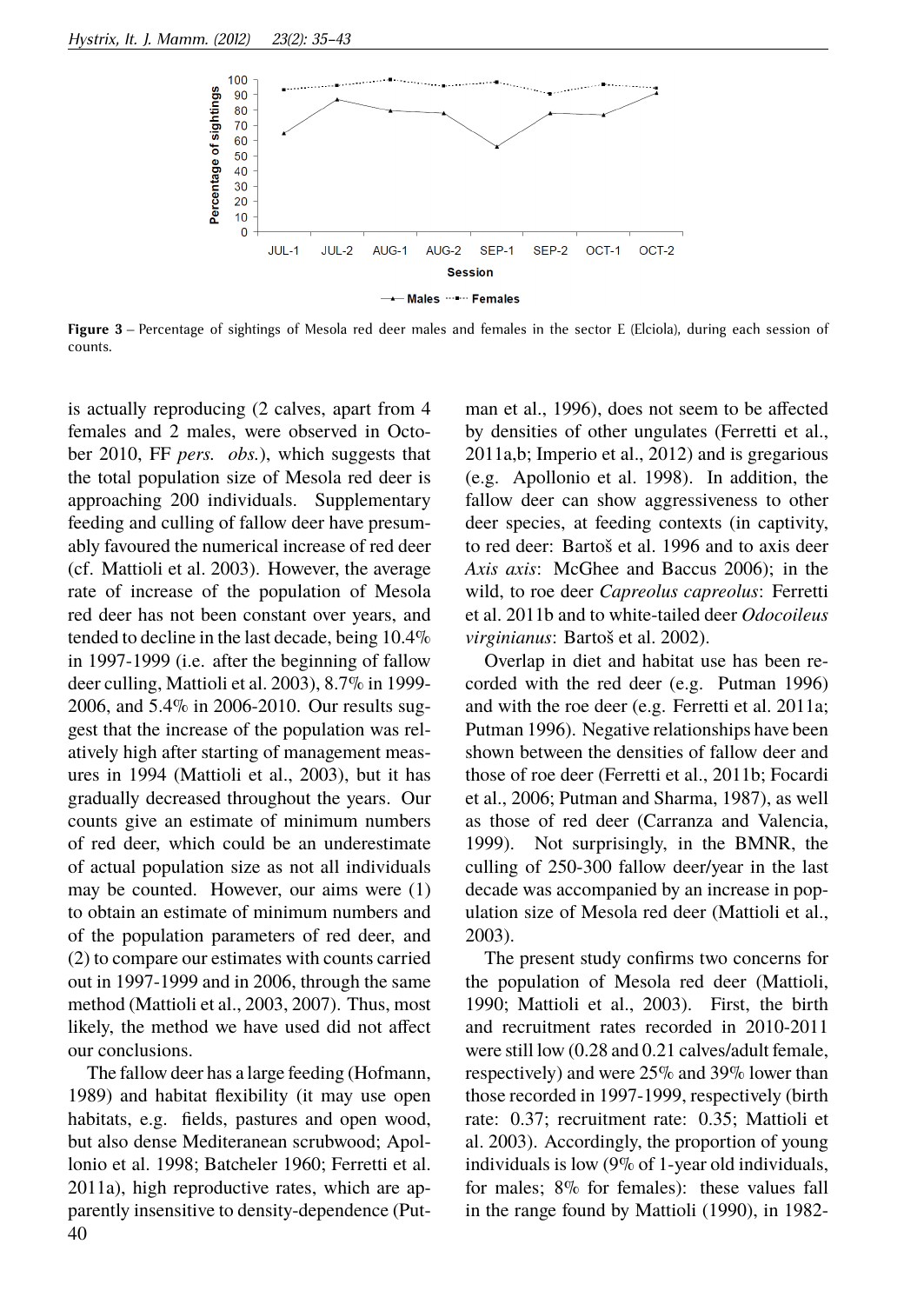1986 (4-17%, for males; Mattioli 1993b) and are lower than those suggested for stable populations of red deer (15%; Bubenik 1984, 1986). These results need to be confirmed by a longterm, standardized collection of data, even if birth rates may have also been low in 2009 (only 12 yearlings were counted in 2010, with a ratio of 0.18 yearlings/adult female). Second, the distribution of red deer in the BMNR is strongly influenced by the supplementary feeding: monthly relative densities were up to 84 times greater in the small "Elciola" sector (ca. 100 ha, where artificial feeding stations are placed) than in the other sectors, where the red deer shares natural food resources with the fallow deer. Mesola red deer clumped together where they found artificial food (even if population structure appeared not to differ between "Elciola" and the other sectors): there, with respect to 1997-1999, a density-dependent decrease in productivity may have occurred (Mattioli et al. 2003; cf. Clutton-Brock et al. 1982; Creel and Creel 2009), with a few dominant females monopolizing the access to food resources, thus growing enough to reproduce. In addition, the present density of red deer is high  $(> 15 \text{ ind}/100 \text{ ha})$ , in the whole BMNR; ca. 100 ind/100 ha, in the "Elciola" sector; cf. Mattioli 2003) and the number of red deer may be close to the carrying capacity of the BMNR, which could explain the reduction in population increase and productivity with respect to 1997- 1999.

So far, no study could demonstrate the existence of competition between the fallow deer and the red deer. We found an almost complete spatial overlap between fallow deer and red deer across sectors where no supplemental feeding is provided, also in summer months (i.e. the limiting season, in Mediterranean areas, cf. Massei et al. 1997), which suggests a great potential for competition between them. One may expect that the former (c. 900 ind in c. 900 ha, in 2008, Lovari and Nobili 2010) could have a negative impact on food resources of the latter (Mattioli et al., 2003). Through grazing and browsing, fallow deer could deplete the turf, in grassland, and remove most of the ground flora and the understorey shrub layer, suppressing tree regeneration, in wood (Mattioli et al., 2003). Assuming a mean daily intake of 4.5 kg of green forage

per fallow deer (Mattioli et al., 2003), a daily consumption of about 4 tons of vegetation could be estimated. The great spatial overlap recorded between fallow deer and red deer in sectors where no supplementary feeding is provided, the observed high productivity of fallow deer and their potential rate of increase of about 20% / year make urgent the implementation of their removal plan. The numerical reduction of fallow deer will decrease its competitive pressure on Mesola red deer, that could use all the Reserve and reduce their dependence from supplementary feeding. By contrast, the effects of environmental improvements (e.g. mowing in the pastures, reseeding, opening of clearings in the wood) are expected to vanish under the impact of high densities of fallow deer (ca. 100 ind/100 ha still in 2008; Lovari and Nobili 2010). Any benefit of environmental improvements for the red deer will be ineffectual, without the concurrent significant decrease (possibly, demise) of fallow deer numbers.

In the BMNR, yearly counts of both deer species will help evaluating the effects of management actions on the status of red deer. As red deer are used to human presence, in the BMNR, and it is easy to observe them (Mattioli, 1990; Mattioli et al., 2003), counts through fixed itineraries are a cheap method to estimate their minimum numbers, which could be compared with past values (cf. Mattioli et al. 2003, 2007). The use of alternative, additional methods (e.g. mark-recapture, pellet group counts, distance sampling) should follow an assessment of their reliability (i.e. through the comparison with estimates obtained through direct counts). Counts should be carried out between August and October and in late winter-early spring (cf. Mattioli et al. 2003), to assess numbers, population structure, birth and recruitment rates of Mesola red deer, and between August and September (i.e. after births and before the beginning of culling operations). These counts could also be used to estimate relative densities of fallow deer. Drive counts can also be carried out in sample areas, to obtain estimates of absolute numbers of fallow deer (Lovari and Nobili, 2010).

The existence of a single population puts the Mesola red deer at a great risk of extinction because of catastrophic events (Zachos et al.,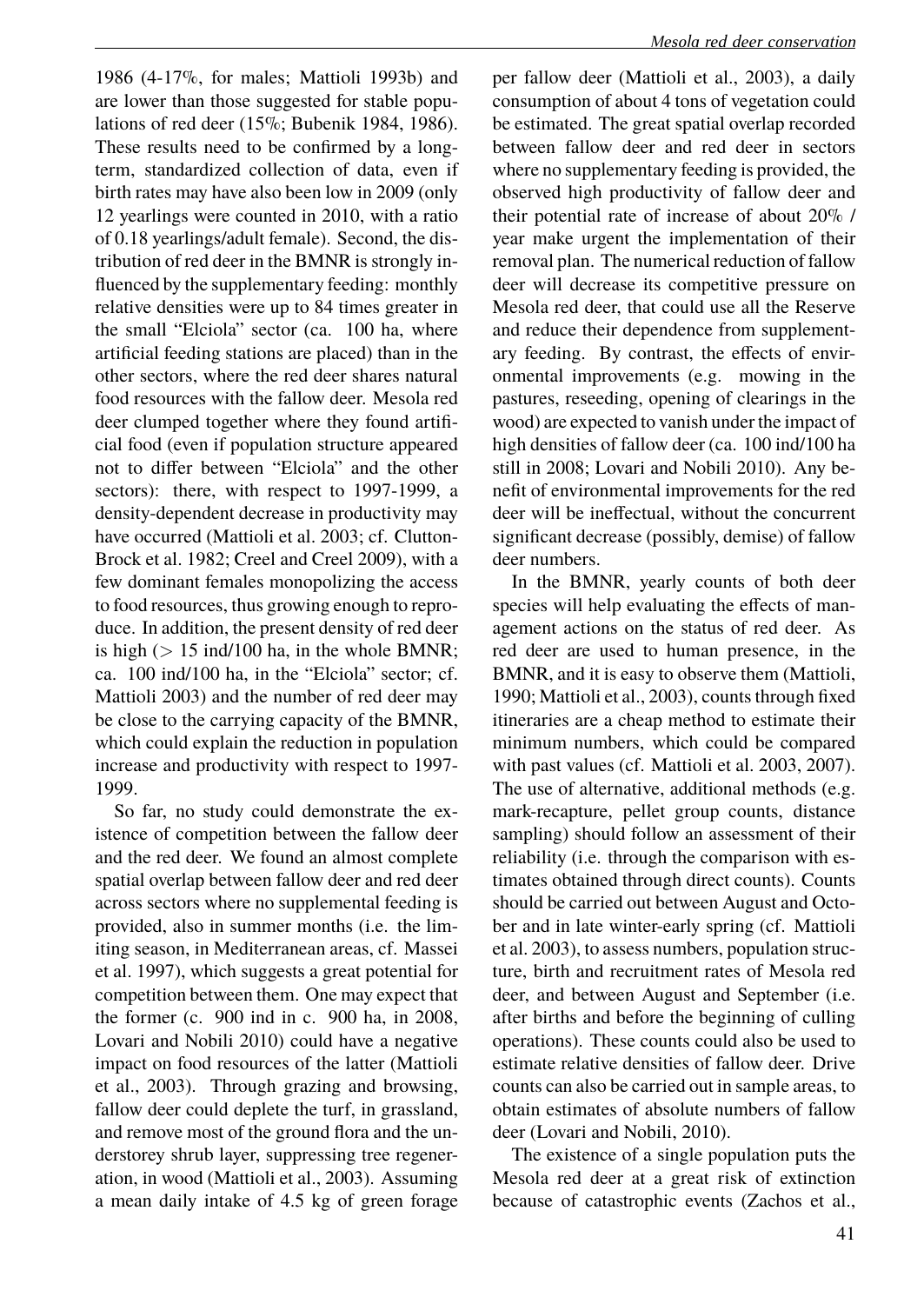2009). After decades of conservation efforts (Lovari and Nobili, 2010), Mesola red deer have reached high densities, with presumably 160- 200 individuals living in a small (1058 ha), fenced area. Accordingly, the productivity of this population has decreased in the last decade, suggesting that its absolute numbers could not further increase without continuous supplementary feeding. The conservation of these deer should not be based only on *in situ* strategies. The foundation of other wild populations in 1- 2 suitable, protected areas should be considered as a high priority for the conservation of the Mesola red deer (Lovari and Nobili, 2010; Mattioli et al., 2003; Zachos et al., 2009; Zachos and Hartl, 2011). Counts suggest that now the population of red deer could stand the removal of 20-40 individuals for translocations to 1-2 areas (Lovari and Nobili, 2010). Translocations should follow the assessment of genetically suitable individuals (Lorenzini et al., 2005) and the identification of 1-2 areas suitable (i.e. with environmental features similar to the Mesola wood, without fallow deer and sufficiently far from the distribution range of other red deer populations; cf. Lovari and Nobili 2010). This measure will increase greatly the probabilities of long-term survival of this ancient deer of Peninsular Italy.

## **References**

- Acevedo P., Ruiz-Fons F., Vicente J., Reyes-Garcìa A.R., Alzaga V., Gortazar C., 2008. Estimating red deer abundance in a wide range of management situations in Mediterranean habitats. J. Zool. 276: 37–47.
- Apollonio M., Focardi S., Toso S., Nacci L., 1998. Habitat selection and group formation pattern of fallow deer *Dama dama* in a submediterranean environment. Ecography 21: 225–234.
- Bartoš L., Vankova D., Siler J., Losos S., 1996. Fallow deer tactic to compete over food with red deer. Aggr. Behav. 22: 375–385.
- Bartoš L., Vankova D., Miller K.V., Siler J., 2002. Interspecific competition between white-tailed, fallow, red and roe deer. J. Wildl. Manage. 66: 522–527.
- Batcheler C.L., 1960. A study of the relations between roe, red and fallow deer, with special reference to Drummond Hill forest, Scotland. J. Anim. Ecol. 29: 375–384.
- Bubenik A.B., 1984. Ernährung, Verhalten und Umwelt des Schalenwildes. BLV, München, Germany. [in German]
- Bubenik A.B., 1986. Grundlagen der soziobiologischen Hirschwildbewirtschaftung. In: Reuss H. (Ed.), Der Rothirsh: Sammlung der Vortraege des CIC- $42^{\text{Symposiums}}$  in Graz: 97-159. [in German]

Carranza J., Valencia J., 1999. Red deer females collect on male clumps at mating areas. Behav. Ecol. 10: 525–532.

- Castelli G., 1941. Il cervo europeo. Olimpia, Firenze. [in Italian]
- Caughley G., 1977. Analysis of vertebrate populations. J. Wiley and Sons, London.
- Clutton-Brock T.H., Guinness F.E., Albon S.D., 1982. Red deer. Behaviour and ecology of two sexes. University of Chicago Press, Chicago, USA.
- Creel S., Creel, M. 2009. Density dependence and climate effects in Rocky Mountain elk: an application of regression with instrumental variables for population time series with sampling error. J. Anim. Ecol. 78: 1291– 1297.
- Ferretti F., Bertoldi G., Sforzi A., Fattorini L., 2011a. Roe and fallow deer: are they compatible neighbours? Eur. J. Wildl. Res. 57: 775–783.
- Ferretti F., Sforzi A., Lovari S., 2011b. Behavioural interference between ungulate species: roe are not on velvet with fallow deer. Behav. Ecol. Sociobiol. 65: 875–887.
- Focardi S., Aragno P., Montanaro P., Riga F., 2006. Interspecific competition from fallow deer *Dama dama* reduces habitat quality for the Italian roe deer *Capreolus capreolus italicus*. Ecography 29: 407–417.
- Geist V., 1998. Deer of the world: their evolution, behavior, and ecology. Stackpole Books, Mechanicsburg.
- Hmwe S.S., Zachos F.E., Eckert I., Lorenzini R., Fico R., Hartl G.B., 2006. Conservation genetics of the endangered red deer from Sardinia and Mesola with further remarks on the phylogeography of *Cervus elaphus corsicanus*. Biol. J. Linn. Soc. 88: 691–701.
- Hofmann R.R., 1989. Evolutionary steps of ecophysiological adaptation and diversification of ruminants: a comparative view of their digestive system. Oecologia 78: 443–457.
- Imperio S., Focardi S., Santini G., Provenzale A., 2012. Population dynamics in a guild of four Mediterranean ungulates: density-dependence, environmental effects and inter-specific interactions. Oikos 121: 1613–1626.
- Lorenzini R., Fico R., Mattioli S., 2005. Mitochondrial DNA evidence for a genetic distinction of the native red deer of Mesola, northern Italy, from the Alpine populations and the Sardinian subspecies. Mamm. Biol. 70: 187–198.
- Lorenzini R., Mattioli S., Fico R., 1998. Allozyme variation in native red deer *Cervus elaphus* of Mesola Wood northern Italy: implications for conservation. In: Hartl G.B., Markowski J. (Eds.). Ecological Genetics in Mammals. Acta Theriol. Suppl. 5: 63–74.
- Lovari S., Nobili G., 2010. Programma nazionale di conservazione del cervo della Mesola. Quad. Cons. Natura, n. 36, Ministero dell'Ambiente e della Tutela del Territorio e del Mare, Ministero delle Politiche Agricole Alimentari e Forestali - Corpo Forestale dello Stato, I.S.P.R.A.. [in Italian]
- Maillard D., Calenge C., Jacobs T., Gaillard J.M., Merlot L., 2001. The kilometric index as a monitoring tool for populations of large terrestrial animals: a feasibility test in Zakouma National Park, Chad. Afr. J. Ecol. 39: 306– 309.
- Massei G., Genov P.V., Staines B.W., Gorman M.L., 1997. Mortality of wild boar, *Sus scrofa*, in a Mediterranean area in relation to sex and age. J. Zool. 242: 394–400.